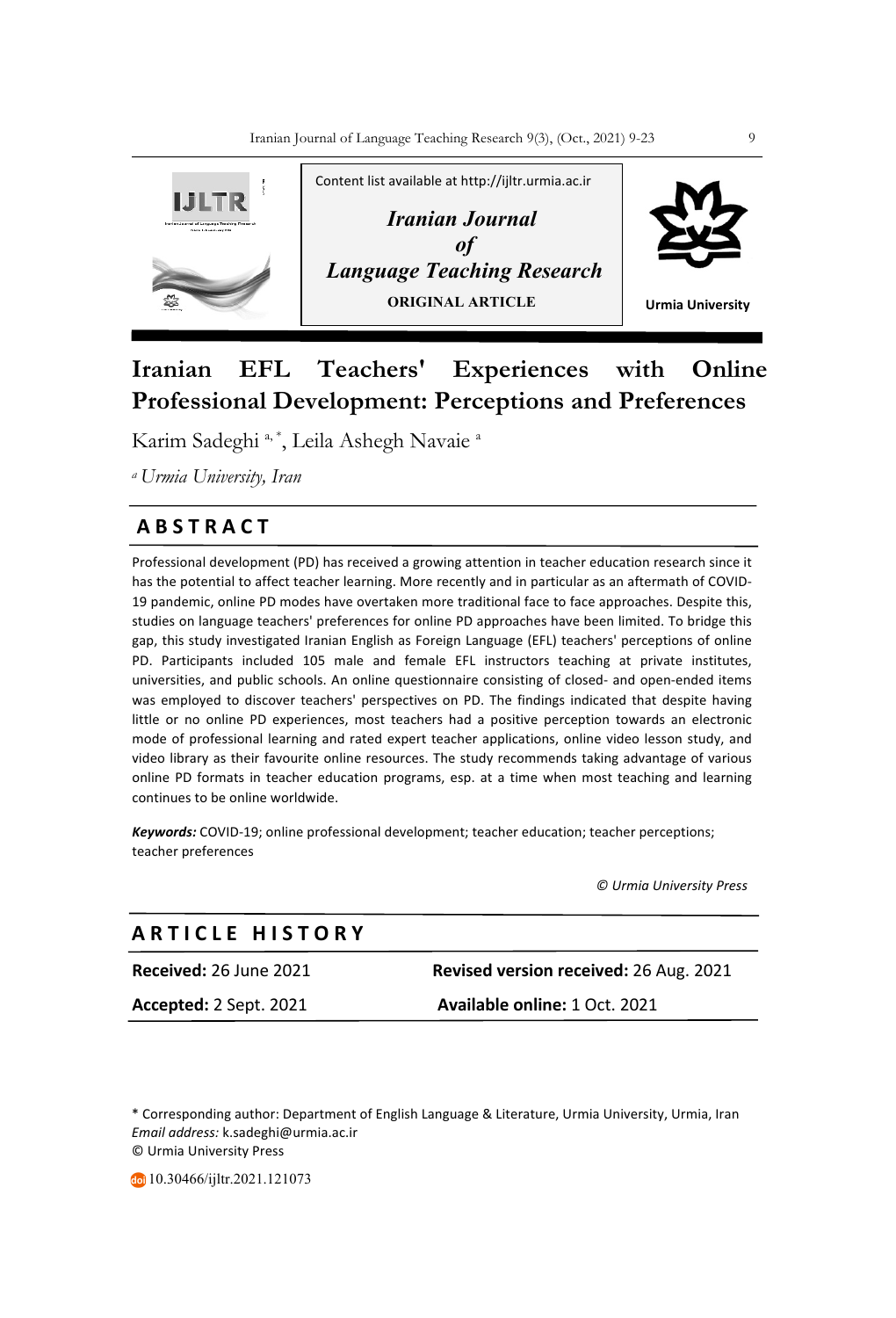# **Introduction**

Teaching is a multi-faceted process and lends itself easily to changes and improvements in the surrounding fields. As a key dimension of this dynamic area, teachers need to tailor themselves professionally to novelties around them. Professional development (PD) programs offer teachers the opportunity to receive the latest modifications in the teaching practice (Cimer et al., 2010). In simpler terms, by engaging in efficient PD programs, teachers may notice shifts and demands in learning and acquire a new ideology and method (Ҫimer et al., 2010; Shahin & Yildrim, 2016; Sokel, 2019). As the most probable consequence of PD courses, teacher learning is a change in teachers' proficiency, perception, and beliefs, and this innovation may result in considerable modifications in their classroom practices (Desimone, 2009; Sokel, 2019).

As the literature documents, teachers who participate in efficient PD programs probably change (Sokel, 2019) and then adopt appropriate techniques to further the teaching cycle and help students progress in learning (Desimone, 2009; Çimer et al., 2010). Thanks to technological advances in educational research, novel PD frameworks and methods have been introduced (Bates et al., 2016; Fishman et al., 2013) like the use of social media in training teachers (Liljekvist et al., 2017). The insurmountable capacity of online PD has made it internationally available to all teachers (Dede et al., 2009; Robinson, 2008), and therefore new PD applications for teachers' ongoing professional learning tend to be a worldwide policy (Jensen et al., 2016).

Indeed, there are a sizeable number of studies on traditional uses of PD in teacher education research. For example, a line of literature has focused on teachers' professional learning (Tavakoli, 2020) and the effectiveness of PD programs (Gao et al., 2021; Guskey, 2000; Postholm, 2012). Another body of research on teachers' professional education has revealed PD efficiency could be related to certain contents, consistency in the long run, and dynamic instructiveness (Amendum & Fitzgerald, 2013; Borko, 2004; Desimone & Stuckey, 2014; Lindvall, Helenius, & Wiberg, 2018; Penuel, Gallagher, & Moorthy, 2011; Yoon, Liu, & Goh, 2010). Previous research has fully examined teachers' perspectives on traditional PD and its applications (Alzahrani & Althaqafi, 2020; Bean & Morewood, 2011; Desimon, 2009; Farrell, 2001; Ingvarson et al., 2005; Neuman & Cunningham, 2009; Schlager et al., 2009). Investigating teachers' experiences of professional development is crucial in exploring the practicality and fruitfulness of PD (Freeman, et al., 2016). However, there has been inadequate attention to teachers' perceptions of online formats of PD. One major study in this respect is Parsons et al. (2019), who explored teachers' perceptions of online PD in America. A total of 380 randomly selected elementary, middle and high school teachers across different majors participated in the study. The survey revealed the accessibility of online PD at any time as the most favorable outcome of teachers' participation. The research also estimated teachers' engagement in different approaches to online PD and rated their involvement in formal and informal modes. In addition, it revealed the extent to which American teachers evaluated the importance of online PD benefits.

Despite a good number of studies on traditional PD, the position of online PD is not well documented in the literature. Moreover, only a few researchers have investigated teachers' previous experiences with online PD, and the type of online professional training. More importantly, previous research has not tackled the extent to which teachers apply what they learn in PD programs in their real practices (Parsons et al., 2019). Motivated by the scarcity of research in this area, this study was planned to discover Iranian EFL teachers' experiences and views about PD programs and their consequences for real practices.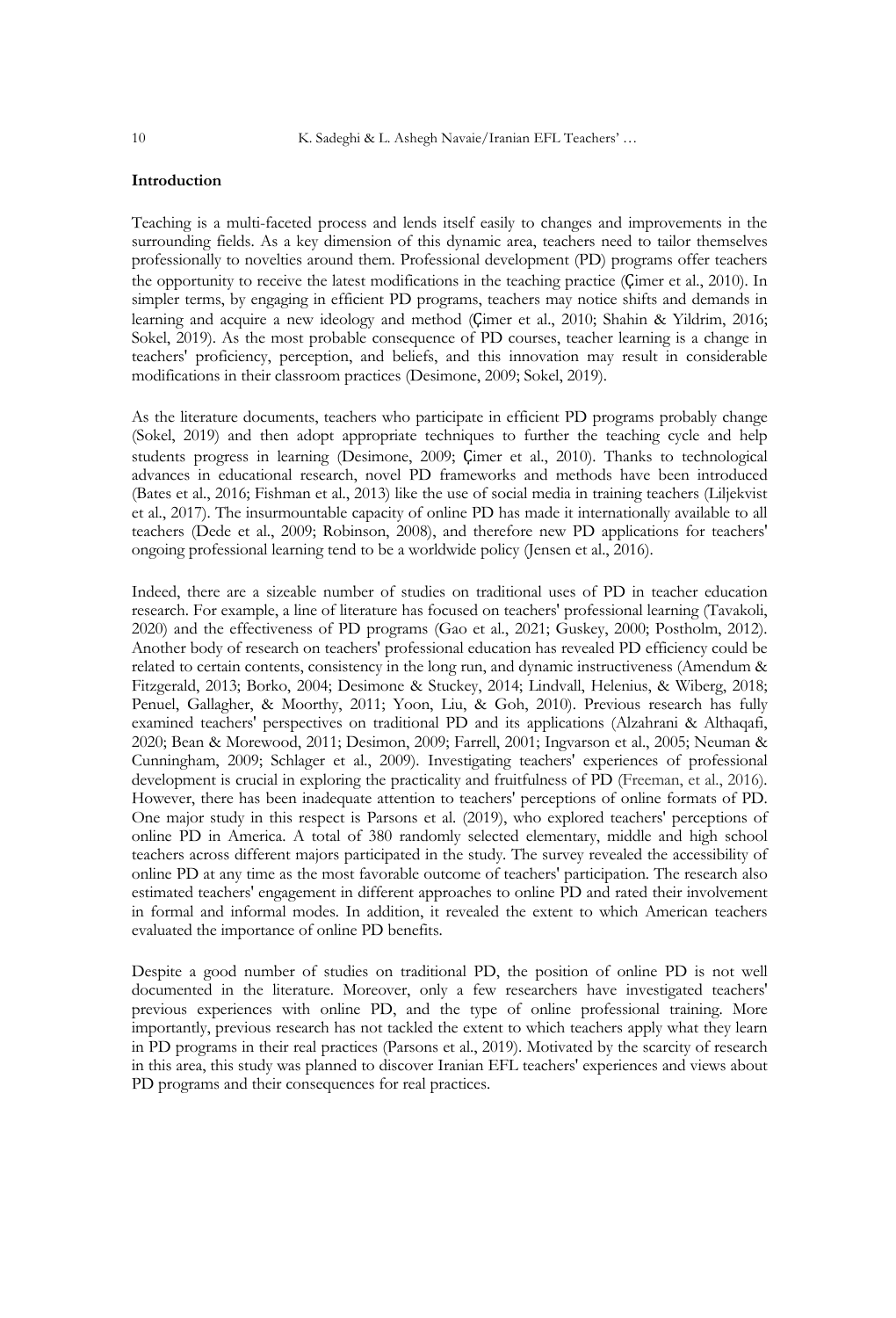Different types of online PD have received attention in the literature. For instance, mobile learning is a novel model to gain knowledge through wireless mobile connection network technology and devices like laptops, tablets, and smartphones. Gao et al. (2021) note that this type of learning has the advantage of accessibility, self-training, and intense connection. Similarly, social media has been recognised as one informal way to accumulate knowledge and as a means to PD.

Online PD is believed to be advantageous in many aspects. Running PD courses in an online format solves problems of managing high-quality programs (Reeves & Pedulla, 2011) and alleviates the challenges of traditional face-to-face PD courses (Magidin de Kramer et al., 2012). Some problems associated with traditional forms include unreasonable costs, teachers' hectic plans, and a lack of expert teacher trainers (Alzahrani & Althaqafi, 2020). Thus, designing and arranging PD in an online form is noticeably worthwhile. More importantly, the easy access to online PD has made it globally available for teachers across contexts (Robinson, 2008) and understandably online PD has been on the rise due to the current COVIDE 19 outbreak, although some researchers reported that one day running workshops may have no effects on creating changes in teachers' work habits (Kragler, et al., 2014; Desimone, 2009).

# **Empirical studies on online PD programs**

Several empirical studies have been conducted on teachers' professional learning. For instance, Alibakhshi and Dehvari (2015) interviewed 20 Iranian EFL teachers working at high school. They explored their perceptions of CPD (continuous professional development) and the types of activities they engaged in while teaching; they found CPD helped teachers develop their skills and acquire knowledge and motivated them to further participate in CPD constantly. However, the researchers studied traditional PD, not online one. In the context of Turkey, Yumru (2015) investigated EFL teachers' perceptions of the most influential teacher learning activities and explored teachers' suggestions for improving a new program called INSETT (in-service teachertraining) in a secondary state school. The findings demonstrated teachers appreciate practical and experiential activities that contribute to observing and evaluating their teaching practices and themselves as teachers. The researcher also discovered teachers' preferences as identifying teacher needs, matching the content of PD courses to the strategies used by trainers, establishing empowerment at schools, and building local teacher networks. Whereas enlightening results were declared, this study also focused on traditional PD. In addition, it was limited to teachers' perceptions toward one PD program, so it failed to be generalized to teachers' entire experiences with PD.

The literature also includes studies about teachers' needs and preferences for professional development. One critical empirical report is the study conducted by Liao et al. (2017). They asked K12 school teachers for their ideal technology, PD content and format, in three PD models: face-to-face, online and blended PD. In addition, they asked the participants what PD experiences were most valuable and essential for them as professionals. There was a significant preference for online PD formats due to its accessibility, variability, and interactivity.

In an investigation in America, An (2018) examined the effect of online PD courses on K12 teachers' perceptions and behavioral intentions regarding the use of digital games in the classrooms. The results demonstrated positive changes in American teachers' perceptions, selfefficacy, and intentions; but nothing was explored about teachers' future desires to approaches to online PD. In another experimental study in America, Healy et al. (2020). examined the effect of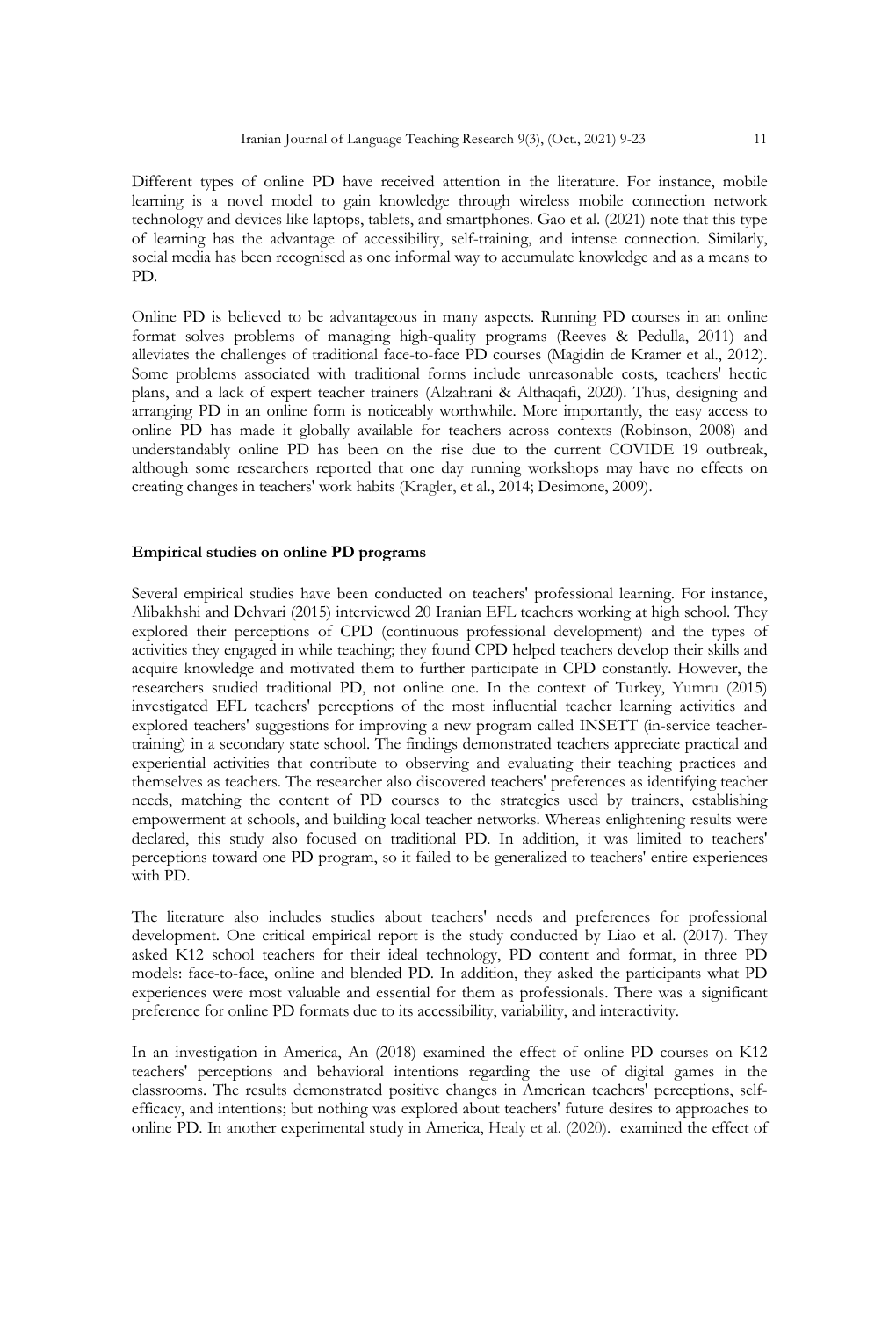an online PD course on physical educators and found it to be effective in improving teachers' skills and knowledge

More recently, Alzahrani and Althaqafi (2020), in a longitudinal study, examined teachers' perceptions of the efficiency of online professional teacher programs in a Saudi University. They explored teachers' perceptions through a survey and found some reservations in teachers' positive perspectives to online PD. They believe that teachers' needs and priorities as well as the barriers they encounter should be considered in OPT (online professional teachers) programs.

An increasing number of studies on online PD are being done globally (e.g., Alimirzaee & Ashraf, 2016; Alzahrani & Althaqafi, 2020; Parsons et al., 2019), but this line of research is not very rich in the Iranian context. Many researchers, however, have highlighted the importance of online PD in educational settings. For example, Alimirzaee and Ashraf (2016) examined the effect of online peer knowledge sharing on Iranian EFL teachers' PD. The researchers found that the experimental group developed significantly after the treatment. However, there has been scant attention to teachers' attitudes toward their past experiences on online PD. Therefore, the present study addressed this gap by probing into EFL teachers' perceptions of the effectiveness of online PD. Our further motivation was to discover the differences between the teachers holding positive and negative perceptions of online PD regarding their preferences for diverse PD approaches. The following research questions were addressed in this study:

1. What are the attitudes of Iranian EFL teachers toward the effectiveness of online PD programs?

2. What are the attitudes of Iranian EFL teachers toward different approaches to online PD?

3. What are the differences between teachers with positive and negative attitudes to online PD in terms of their preferences for PD approaches?

# **Method**

# *Participants*

A pool of male and female EFL teachers working at private language institutes, public schools, or universities in Iran participated in the study. A convenience sampling process was used based on teachers' availability and willingness to participate (Dörnyei, 2007). All participating teachers gave their informed consent to be a part of our study. The questionnaire was sent to 112 English language teachers who initially agreed to participate in the survey (private institute teachers  $=$ 53.3%, university or college instructors = 22.9%, public school teachers = 16.2%, and others who did not indicate their working place  $= 7.6\%$ .

A sum of 112 individuals completed and returned the questionnaire. Only 105 questionnaires were included in the final analysis, and the rest were excluded due to incomplete responses. From 105 respondents, 56.6% ( $n = 59$ ) were female, and 43.4% ( $n = 46$ ) were male. Their teaching experience ranged from 1 to 25 years and they held bachelor, masters or doctorate degrees.

#### *Instruments*

An adopted survey was used to investigate teachers' perception of online PD and to record their understanding of PD effectiveness in an online format. Parsons et al. (2019) included four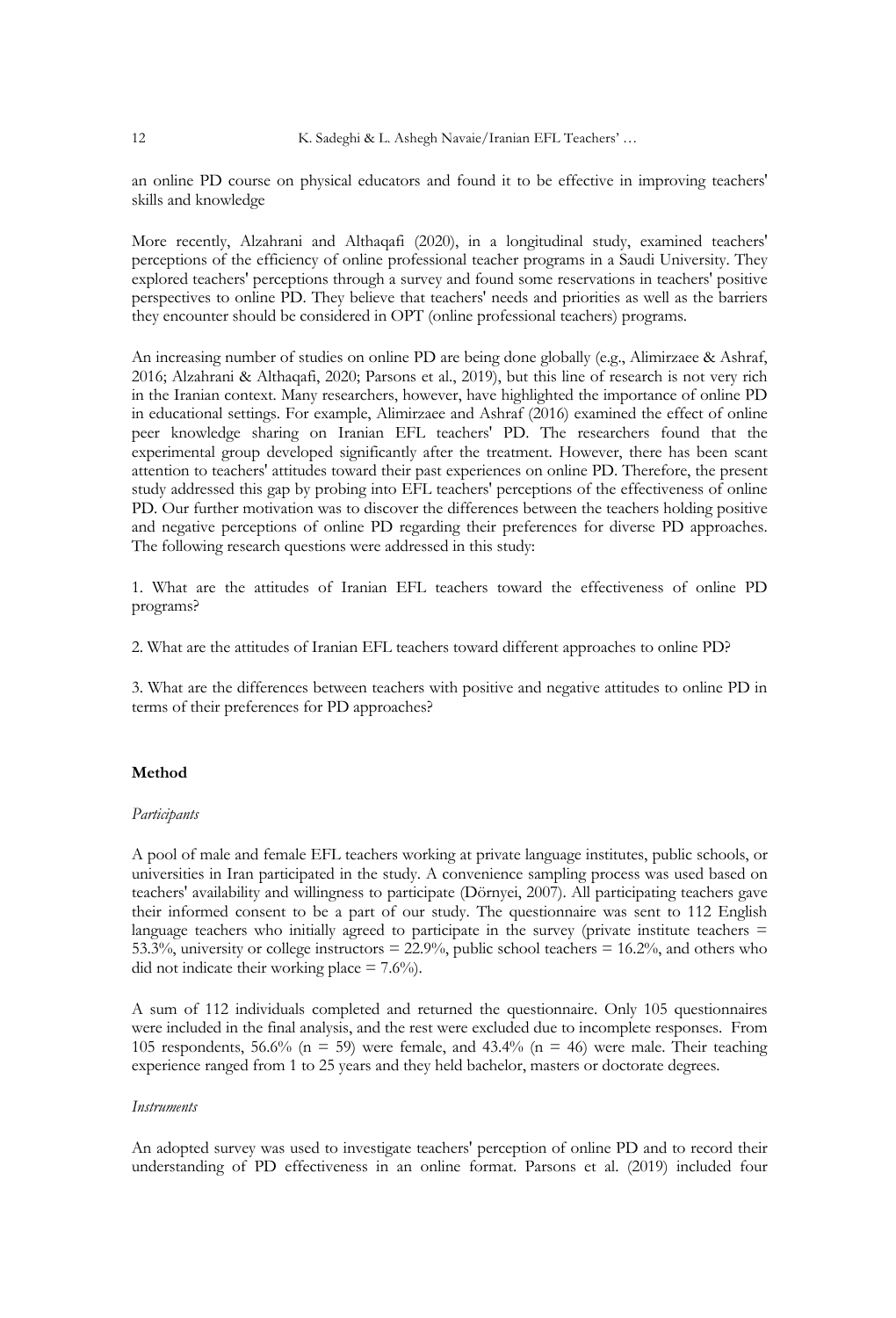primary constructs in the questionnaire, including teachers' former experiences in online PD programs, attitudes towards efficient online PD, motivation for engaging in online PD, and the probability of participation in future online PD. Each construct included formal and informal online PD items. The final version of the questionnaire includes 45 items in 5 sections with different formats (3 open-ended questions, 23 Likert scale questions, two dichotomous-response questions, 12 multiple choice questions, and 5 demographic questions). Table 1 demonstrates the distribution of each construct among items of the questionnaire.

Table 1 *Items Associated with Each Construct in the Questionnaire* 

| Survey construct                                  | number of the items | Sample item                                                                |
|---------------------------------------------------|---------------------|----------------------------------------------------------------------------|
| Prior experiences with online PD                  |                     | Have you ever participated in any online PD?                               |
| Motivation for participating in online PD         |                     | What is the primary reason you participated in online PD?                  |
| The usefulness of online PD                       |                     | If online PD in which you participated provided<br>the following benefits? |
| τ Mooth ou d'oβacadologia citata academic βosso o |                     |                                                                            |

 Likelihood of participating in various forms 13 How likely would you be to engage in the following form of PD?

To ensure the suitability of the instrument for our context, we piloted the questionnaire with a small sample consisting of 20 EFL teachers. Furthermore, we conducted cognitive interviews with five available scholars and teacher educators to evaluate the content appropriacy of the items. In accordance with the feedback from the pilot stage, we slightly refined the items to account for the contextual features of our study. For example, the items were specifically prepared for EFL teachers, contrary to the original questionnaire designed for teachers across majors. The Cronbach's alpha reliability of the questionnaire was estimated to be  $r = .85$ , which is believed to be a good reliability indicator. After finalizing the questionnaire, we prepared the survey in a digital format using *google.doc* software.

#### *Procedure and Data analysis*

At the first stage, EFL teachers were identified in large professional groups such as TEFL on social media or through our professional networks. After receiving their informed agreement, we sent them the questionnaire link through social media applications, such as WhatsApp, Telegram, Instagram, and LinkedIn.

The questionnaire items were related to their experiences with online PD (research question 1) and online PD models for the future (research question 2). In question 1, the participants were asked about their previous online PD experiences (entirely online, hybrid, etc.). If the response was positive, they were directed to keep answering. In the case of negative response for question 1, the participants were required to move on to question 11.

In data analysis, first, the open-ended responses were analyzed through content analysis, and the emerging categories were labeled and grouped, with details added on frequencies where relevant. Next, we further ran 13 independent samples *t-test* to examine the differences among teachers holding positive and those with negative attitudes toward online PD concerning their preferences of online PD formats. To do this, we placed those teachers who had largely, extremely, or moderately beneficial experience in one group (positive group) and those who had slightly or not beneficial experience in another group (negative group).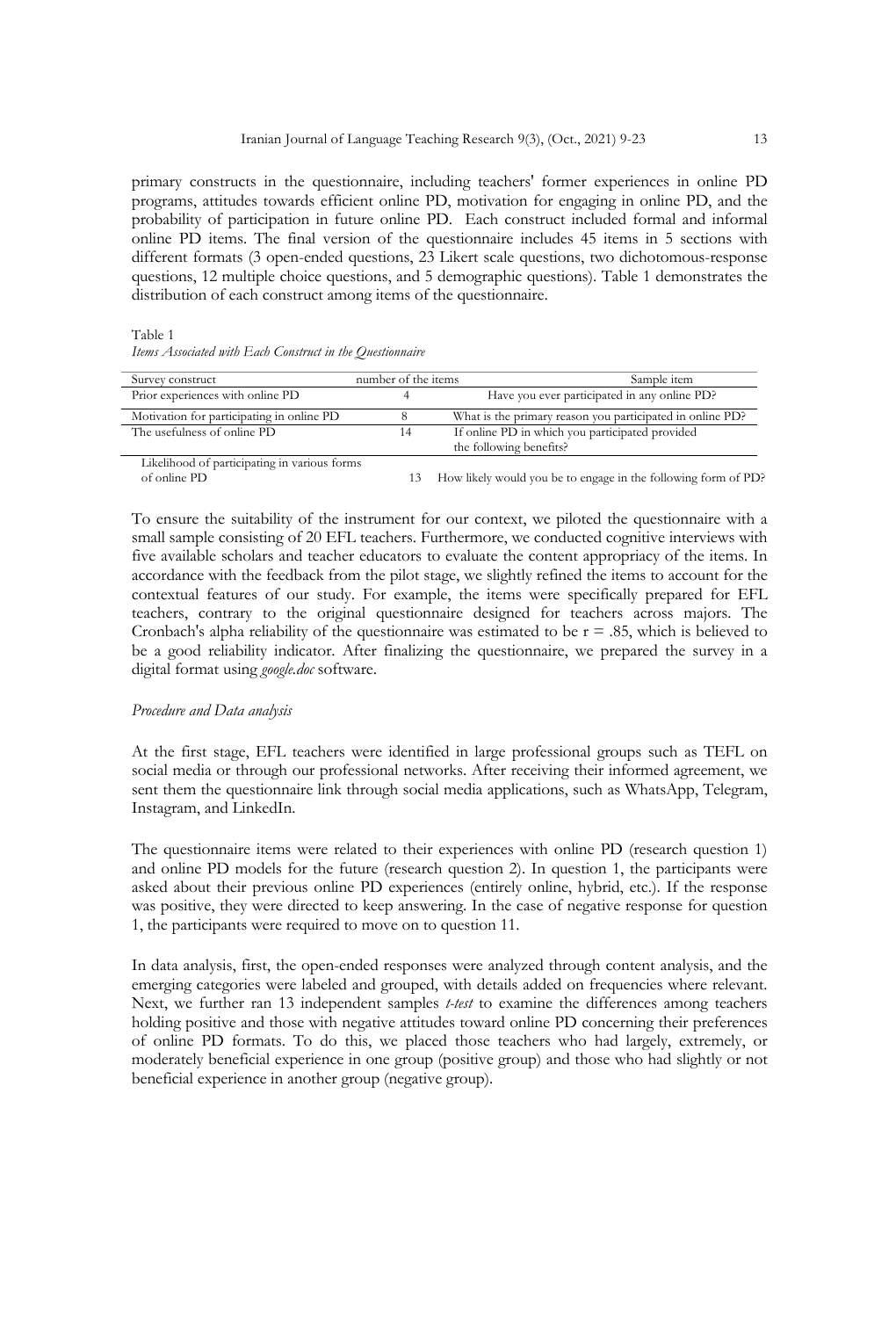# **Results**

This study examined participants' perceptions of their previous experiences with online PD and their attitudes toward various PD approaches. We also investigated the differences between teachers holding positive and negative attitudes in terms of their preferences for multiple approaches to online PD. Below, the results are presented separately for each research question.

With regard to the first research question, the results are presented in terms of three main categories in the questionnaire: teachers' previous experiences with online PD, their motives for participating in online PD, and the effectiveness of the online PD program.

#### *Teachers' previous experiences with online PD*

Out of 105 respondents, 28.8% reported that they had participated in formal online PD. It shows that the majority of the participants (70.2%) had not previously taken part in any type of formal online PD. In an open-ended question, teachers with online PD experience were also asked to present the PD topic covered in their programs. The topics are listed in Table 2. The most common issues were teacher training, assessment, education, IELTS teaching, and different approaches to teaching language skills. In this part of the questionnaire, teachers were also asked about the medium of online PD courses. We found that most online PD courses were run through video conferencing or other online platforms like Adobe Connect and Zoom.

Table 2 *The Topics of Online PD Courses based on Participants' Reports* 

| Code                                                                                      |
|-------------------------------------------------------------------------------------------|
| Different approaches to teaching English                                                  |
| Different approaches to teaching English to learners at different proficiency levels      |
| Different approaches to teaching English to learners at different age groups              |
| Teaching different English Language skills                                                |
| Syllabus design & material development                                                    |
| Teacher training                                                                          |
| Leadership courses                                                                        |
| Instruction of other topics related to learners' issues (corrective feedback, homework, ) |
| Teaching IELTS                                                                            |
| Using multimedia                                                                          |
| Education (hybrid education)                                                              |
| Teachers' motivation                                                                      |
| Learners' motivation                                                                      |
| Online English courses                                                                    |
| Well-being (happiness, resolution, time management)                                       |

Respondents also reported on their previous experiences with informal online PD like Twitter, Meetup, Facebook groups, or other online formats that are not a part of a formal PD program. Most teachers (55.9%) reported that they participated in an informal online PD.

#### *Teachers' motivations for participating in online PD*

In the first part of the questionnaire, the participants were also invited to provide their reasons for participating or not participating in online PD. A good number of teachers (41.2%) responded that it was more convenient to participate in online PD. Moreover, about a third (29.4%) chose to participate in online PD due to the lack of traditional formats. With regard to the reasons for not participating in online PD programs, 36.7% represented their inclination for traditional face-toface PDs. The second commonly reported reason was their concerns about not receiving any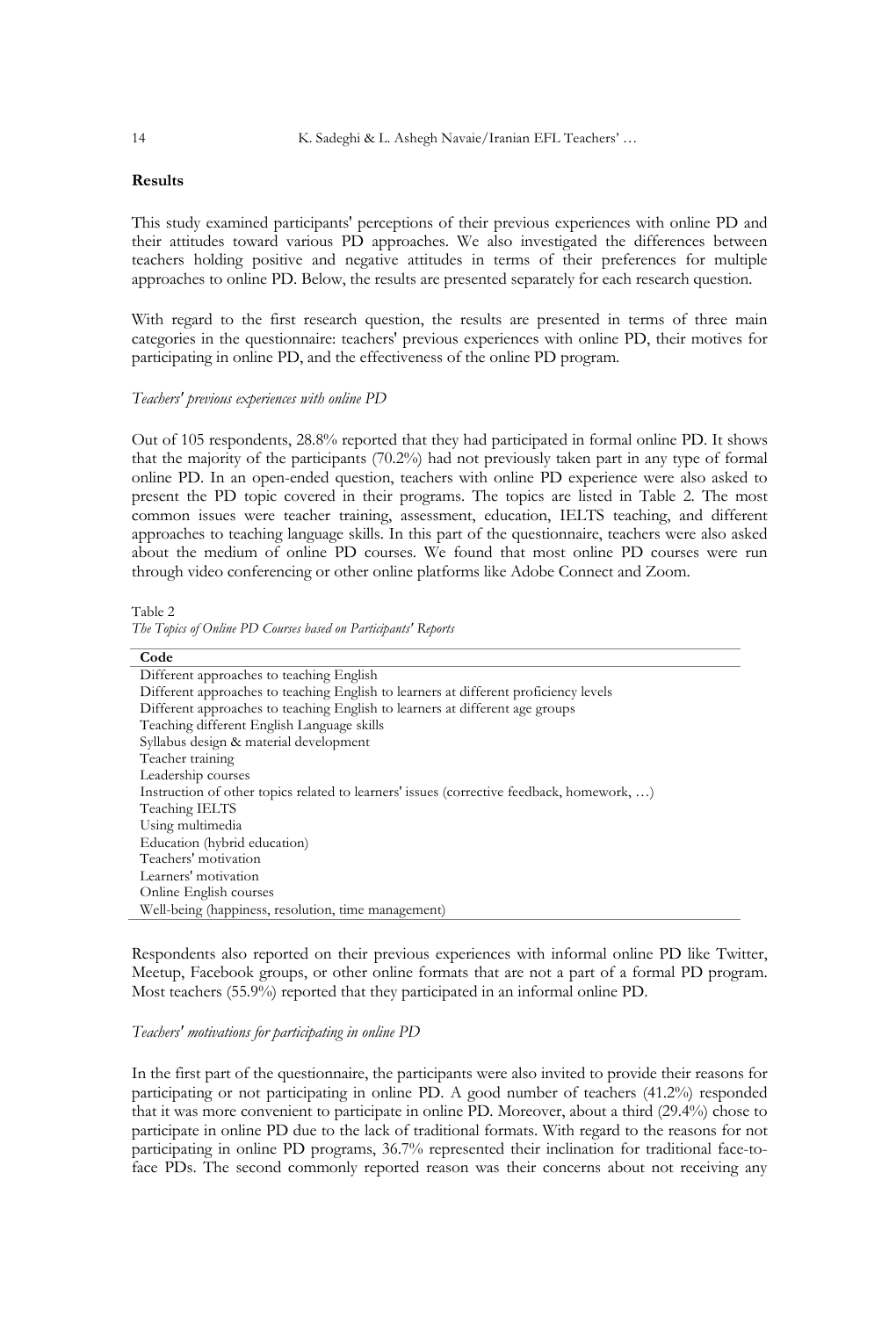credits from their schools (23.3%) for participating in such online training programs. Another interesting reason involved the participants' lack of awareness of online PD formats. In this regard, only 6.7% thought that online PD would not be helpful. A list of responses to this part of the questionnaire is provided in Table 3.

#### *The effectiveness of online PD*

In terms of PD effectiveness, 55.9% of respondents rated online PD as extremely beneficial, 32.4% as moderately helpful, and 11.8% as slightly effective. Almost no participant found the online PD to be ineffective (Table 3).

Table 3

Teachers' attitudes toward the effectiveness of online PD programs related to three categories of research question 1

| Teachers' reasons<br>for participating<br>online<br>in<br>professional<br>development<br>rather than<br>$\mathbf{a}$<br>face-to-face<br>format | Teachers'<br>reasons for not<br>participating in<br>online<br>professional<br>development                                        | To what<br>extent was<br>formal<br>online PD<br>beneficial | To what extent<br>were you able to<br>apply what you<br>learned from<br>vour most recent<br>formal online PD<br>to your teaching? | What, if anything,<br>primarily prevented<br>you from applying<br>what you learned<br>from the formal<br>online PD to your<br>classroom<br>instruction? | To what<br>extent was<br>informal<br>online PD<br>beneficial? | To what extent<br>were you able<br>to apply what<br>vou learned<br>from informal<br>online PD to<br>your teaching? | What, if anything,<br>primarily prevented<br>you from applying<br>what you learned<br>from the online PD<br>to your classroom<br>instruction? |
|------------------------------------------------------------------------------------------------------------------------------------------------|----------------------------------------------------------------------------------------------------------------------------------|------------------------------------------------------------|-----------------------------------------------------------------------------------------------------------------------------------|---------------------------------------------------------------------------------------------------------------------------------------------------------|---------------------------------------------------------------|--------------------------------------------------------------------------------------------------------------------|-----------------------------------------------------------------------------------------------------------------------------------------------|
| It was more<br>convenient to<br>participate<br>online<br>41.2%                                                                                 | I prefer to<br>participate in<br>face-to-face<br>professional<br>development<br>36.7%                                            | Largely<br>beneficial<br>35.3%                             | Moderately<br>extent<br>51.4%                                                                                                     | Nothing. I was able<br>to apply what I<br>learned.<br>47.1%                                                                                             | Moderately<br>beneficial<br>43.3%                             | Moderately<br>extent<br>54.8%                                                                                      | Nothing. I was able<br>to apply what I<br>learned.<br>25.8%                                                                                   |
| There was no<br>option to<br>participate in<br>face-to-face<br>29.4%                                                                           | I do not receive<br>credit from my<br>school or district<br>for online<br>professional<br>development<br>23.3%                   | Moderately<br>beneficial<br>32.4%                          | Large extent<br>34.3%                                                                                                             | It was not allowed<br>by my school's<br>policies<br>/curriculum<br>14.7                                                                                 | Slightly<br>beneficial<br>30%                                 | Large extent<br>22.6%                                                                                              | It was not relevant<br>to my teaching<br>22.6%                                                                                                |
| It was<br>mandatory that<br>I participated<br>online<br>23.5%                                                                                  | I am not aware<br>of any online<br>professional<br>development<br>offerings<br>16.7%                                             | Extremely<br>beneficial<br>20.6%                           | Small extent<br>8.6%                                                                                                              | I did not have time<br>to plan instruction<br>based on what I<br>learned<br>11.8                                                                        | Largely<br>beneficial<br>20%                                  | Small extent<br>19.4%                                                                                              | It was not allowed<br>by my school's<br>policies<br>/curriculum<br>16.1%                                                                      |
| It was less<br>expensive to<br>participate<br>online<br>5.9%                                                                                   | It is too<br>expensive<br>13.3%                                                                                                  | Slightly<br>beneficial<br>11.8%                            | Not sure/not<br>applicable<br>5.7%                                                                                                | I did not have the<br>tools materials I<br>needed<br>11.8                                                                                               | Extremely<br>beneficial<br>6.7%                               | Not sure/not<br>applicable<br>3.2%                                                                                 | I did not have time<br>to plan instruction<br>based on what I<br>learned<br>12.9%                                                             |
| Other<br>$0\%$                                                                                                                                 | I do not think it<br>would be useful<br>6.7%                                                                                     | Not at all<br>beneficial<br>$0\%$                          | Not at all<br>$0\%$                                                                                                               | I meant to<br>implement what I<br>learned but never<br>got around to it<br>8.8                                                                          | Not at all<br>beneficial<br>$0\%$                             | Not at all<br>$0\%$                                                                                                | I did not have the<br>tools materials I<br>needed<br>12.9%                                                                                    |
|                                                                                                                                                | I do not have the<br>equipment I need<br>to participate<br>online<br>3.3%                                                        |                                                            |                                                                                                                                   | Other<br>5.9                                                                                                                                            |                                                               |                                                                                                                    | Other<br>6.5%                                                                                                                                 |
|                                                                                                                                                | I don't think I<br>have the<br>technical skills<br>needed to<br>participate in<br>online<br>professional<br>development<br>$0\%$ |                                                            |                                                                                                                                   |                                                                                                                                                         |                                                               |                                                                                                                    | I meant to<br>implement what I<br>learned, but never<br>got around to it<br>3.2%                                                              |

Besides, more than half of the teachers (51.4%) stated that they could apply what they learned from the most recent online PD to their real practices to a moderate extent. Almost one-third of the teachers (34.3%) reported that they could extend their learning to real teaching situations to a large extent. Finally, 8.6% reported on their rare application of PD in real classes, and only 5.7% were not sure about the applicability of PD lessons (see Table 3).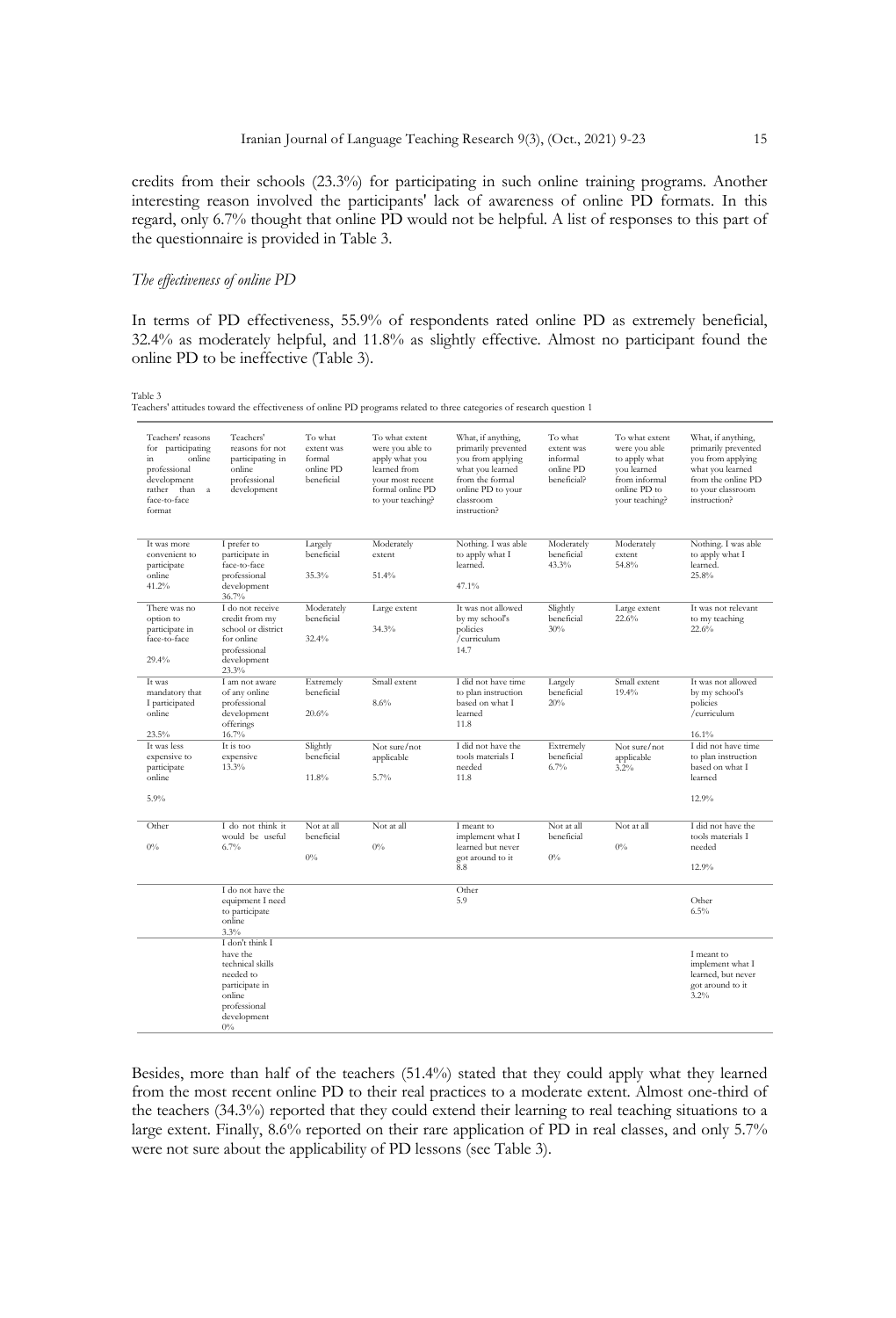Respondents listed the obstacles to the use of online PD outcomes in their classes. Almost half the teachers (47.1%) asserted that there were no particular barriers in extending PD results to their real practices. However, 14.7% reported school policies or curriculum restrictions as the main hindrance. The next obstacle was the lack of time to devise instructional practices based on what they learned (11.8%) due to the inaccessibility of suitable materials. Finally, only a small percentage (5.9%) found PD as impertinent to their career. Table 3 also demonstrates the main obstacles.

In terms of their perceptions of previous online PD programs, a high percentage of teachers claimed that they had experienced most of the listed benefits in their online PD (Figure 1). The most commonly reported benefit was their potential to connect with people outside their immediate geographic area (78.4%), followed by access to the resources unavailable in their local areas (72.2%).



*Figure 1.* Teachers' Perceptions of Online PD Benefits **Yes No I don't know**

With regard to informal online PD programs, almost half of the teachers (44.1%) reported that they participated in such programmes. Furthermore, 26.7% thought informal online PD was extremely beneficial (Table 3). The respondents were also asked about the extent to which they were able to apply what they learned from informal online PD to their teaching. Based on the results, 54.8% moderately extended informal PD outcomes to teaching situations, 22.6% largely applied the lessons, 19.4% employed a small scale of the lessons, and nobody reported 'not at all'. The last item about informal online PD was associated with the obstacles to applying what they learned to their classroom instruction. A quarter of the teachers, 25.8%, confirmed that there were no barriers, 22.6% found informal online PD to be totally irrelevant, and 12.9% indicated time and material shortage as the main obstacles to PD applicability (see Table 3 for more details).

The second research question addressed teachers' attitudes toward different approaches to online PD, and the researchers asked them to rate the likelihood of their participation in various online PD activities (Table 4). The most common activity reported by teachers was expert teacher application (47.2%). Online video lesson study was the next popular activity among teachers (46.2%). In terms of video library activities, 38.7% of the teachers rated it very likely, and 30.2% opted for likely choices, while 31.1% were unlikely or very unlikely to participate in real-time instruction feedback, which was the most improbable activity among the participants.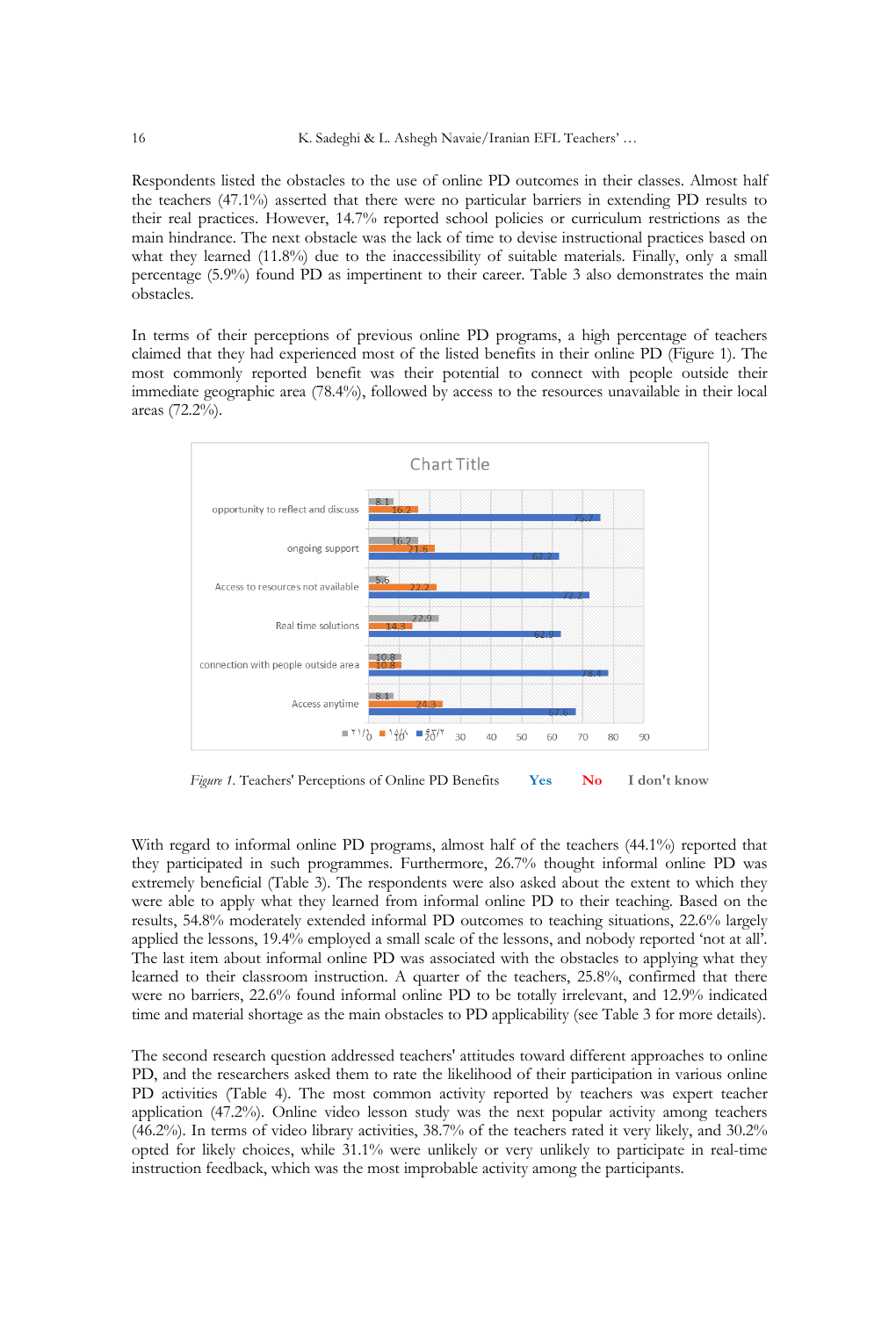| Ξ |  |
|---|--|
|   |  |
|   |  |

| able. |  |
|-------|--|
|-------|--|

*Teachers' Ratings of likelihood They Would Participate in Different Online PD Activities*

| Activity                                      | м    | <b>SD</b> |
|-----------------------------------------------|------|-----------|
|                                               |      |           |
| Online video lesson study                     | 4.16 | .13       |
| Expert teacher application                    | 4.2  | .90       |
| Student profiles                              | 4.02 | .13       |
| video library                                 | 3.97 | .14       |
| Student perspectives                          | 3.85 | .15       |
| Virtual reality                               | 3.83 | .15       |
| Online community of practice                  | 3.82 | .15       |
| Budgets for participation teaching challenges | 3.74 | .14       |
| Scavenger Hunt                                | 3.66 | .13       |
| Online young adult literature / children      | 3.63 | .16       |
| Gamified PD                                   | 3.59 | .16       |
| real-time instruction feedback                | 3.18 | .18       |
| Note: 1 (unlikely) $\_ 5$ (very likely)       |      |           |

The last research question was related to the differences between the teachers with positive and negative perspectives in terms of their preferences of online PD versions. The *t*-tests indicated significant group differences for one type of online PD format (sig  $=$  0.4, t  $=$  2.02). The teachers who had positive perceptions of their previous experiences were more willing  $(M = 3.9, SD = .84)$ to participate in Teaching Challenges than those who perceived online PD slightly or not beneficial ( $M = 3.5$ ,  $SD = 1.12$ ), with an effect size of  $d = 0.46$ .

#### Table 5

*Results of t-test for Finding Group Differences between Teachers' Perceptions and Teaching Challenges Activity* 

|                     |            |    | Group statistics |      |       |       |
|---------------------|------------|----|------------------|------|-------|-------|
|                     | Teachers'  |    |                  |      |       |       |
|                     | perception |    | Mean             | Sig. |       |       |
| Teaching Challenges | positive   | 78 | 3.9359           | .045 | 4.110 | 2.029 |
|                     | negative   |    | 3.5185           |      |       |       |

#### **Discussion**

This study explored Iranian EFL teachers' perceptions of former experiences with online PD programs, their attitudes towards efficient online PD, their motivation for engaging in online PD, and the probability of their participation in future online PD programs. The findings showed that a majority of teachers (70.2%) did not take part in formal online PD and only 55.9% participated in informal online PD formats such as Twitter, Meetup, and Facebook groups. This finding disagrees with Parsons et al.'s (2019) reports about American teachers' participation in formal online PD (77%). However, generally, in both studies, a majority of teachers participated in both formal and informal online PD. Furthermore, to a large extent (88.3%), the teachers perceived that formal online PD was extremely, largely, or moderately beneficial, and only a few (11.8%) considered this type of PD slightly beneficial. On the other hand, 70% of teachers also perceived that informal online PD was extremely, largely, or moderately beneficial, but less than a third (30%) considered it slightly beneficial. Despite the outnumbered participation of teachers in informal online PD compared to the formal one, the extent of contentment with formal online experiences was higher. But, this level of satisfaction is hardly comparable with informal online PD since only 28.8% of teachers experienced formal professional development.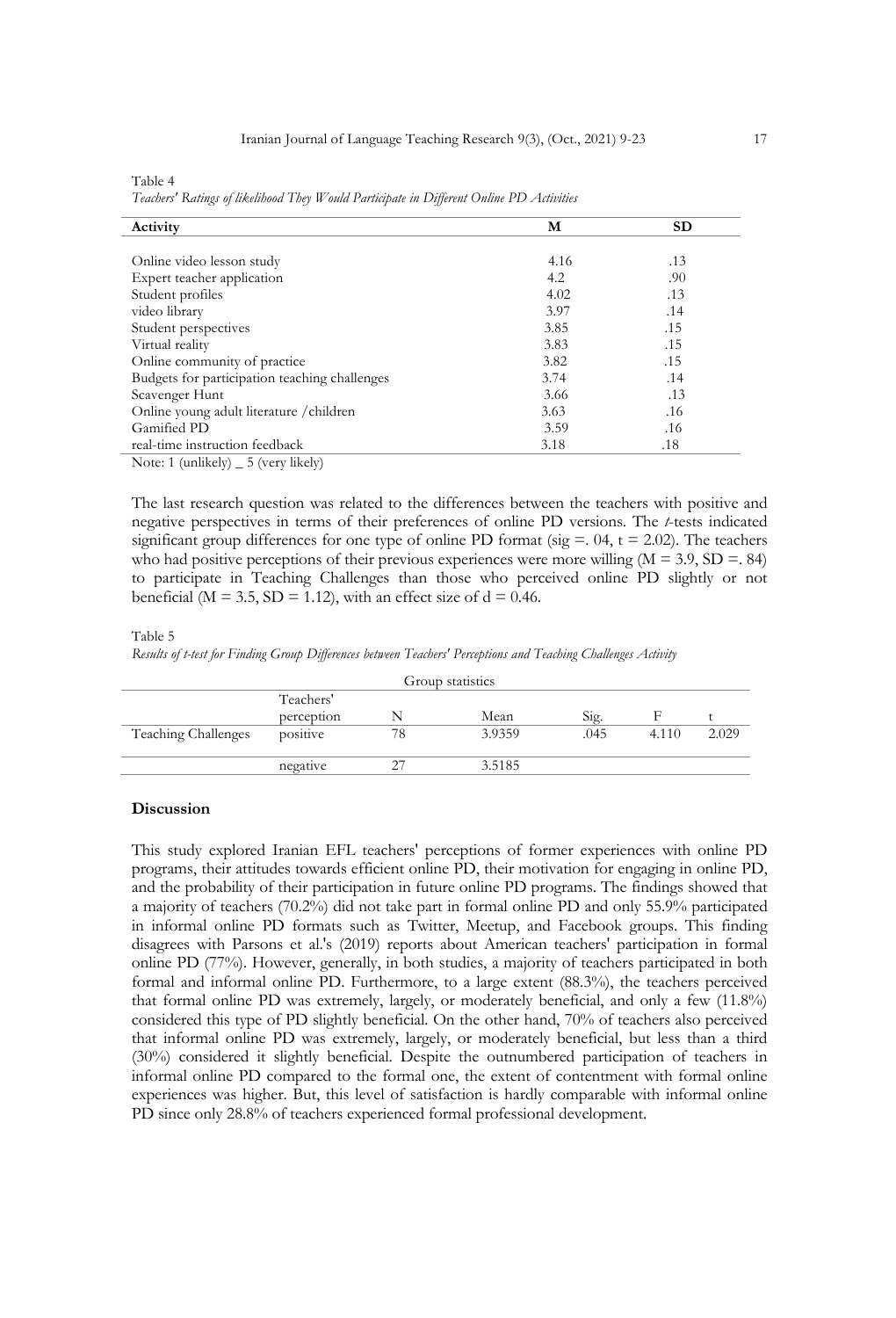In this study, we found that most teachers regarded online PD as a beneficial format to address their career requirements, and a small percentage of participants considered the online version ineffective. Similar to our findings, Parsons et al. (2019) observed that only a small number of teachers found online PD to be unhelpful. Moreover, a considerable number of the teachers (51.4%) expressed that they could apply what they learned from the most recent online PD in classroom practices to a moderate extent. While 34.3% stated that they could expand their learning to pedagogical contexts to a large extent, only 5.7% were doubtful about the applicability of PD lessons; this finding is in compliance with Hearly et al. (2020) since 70% of teachers in their study could apply lessons learned from PD course to their class.

In their self-report, teachers expressed the need for more practical PD courses, mainly formal PD programs held by the Ministry of Education and well-known teacher trainers. Thus, teachers' use of informal PD platforms could be due to the lack of well-designed official PD programs. Even those few mandatory PD programs in which they participated (16.2%) lack efficient or motivational quality to encourage further improvements. Therefore, the discrepancy between our findings and those of Parsons et al. (2019) may be due to differences in contextual factors and availability of facilities for designing and running online PD courses.

Additionally, most teachers referred to the convenience of online formats as the primary motive for their participation. A small number of the participants found the online PD format as the only option at that time. This finding represents that teachers prefer to participate in face-to-face traditional PD courses, which aligns with Parsons et al.'s (2019) study who found the same reasons for teachers' participation in online PD and contradicts Liao et al's (2017) investigation in which teachers preferred online PD to other formats, i.e. face-to-face and blended PD.

Interestingly, this study showed a high percentage (55.9%) of teachers' participation in informal online PD, as reported by Sadeghi and Richards (2021). In addition, most teachers reported no obstacles to integrating online PD outcomes into real practices. However, a notable finding was related to the restrictions of schools or curriculums with regard to teachers' use of different methods that are not in line with institutionalized regulations. This is attributable to teachers' lack of teaching independence in their professional contexts, which was also evident in the self-report. The teachers, particularly public school and institute teachers, stated that they did not have adequate freedom to choose instructional materials and practices independently.

In terms of the online PD activities favored by teachers, we found that the likelihood of their participation in future online PD activities was high. The most commonly reported activity included an expert teacher application on a smart device, which would allow them to cooperate with educational experts and benefit from their advice. We relate this finding to Vygotsky's (1987) Zone of Proximal Development (ZPD) theory, which highlights the importance of scaffolding by an expert or a more proficient peer in boosting the learning process. Confirming this, Warford (2011) views ZPD development as a procedure to scaffold teachers when they have the opportunity to ponder over their experiences in educational contexts. The same is true for online video lesson study as the other commonly favored activity, through which teachers share videos within a community. Indeed, Vygotsky's (1978) social learning theory regards learning as a social and cultural process. Thus, there is a reciprocal interaction in an online PD mode among colleagues and experts, which results in teacher learning.

The video library was the third preferred activity among teachers, allowing online discussions with other educators and scheduled chats about educational issues. This finding implies that teachers prefer collaboration and active expert exchange of information with each other. Furthermore, it is supported by Bandura's social learning (1989) process that is possible in a partnership with peers as efficient samples. Moreover, according to Parsons et al. (2019), online PD programs can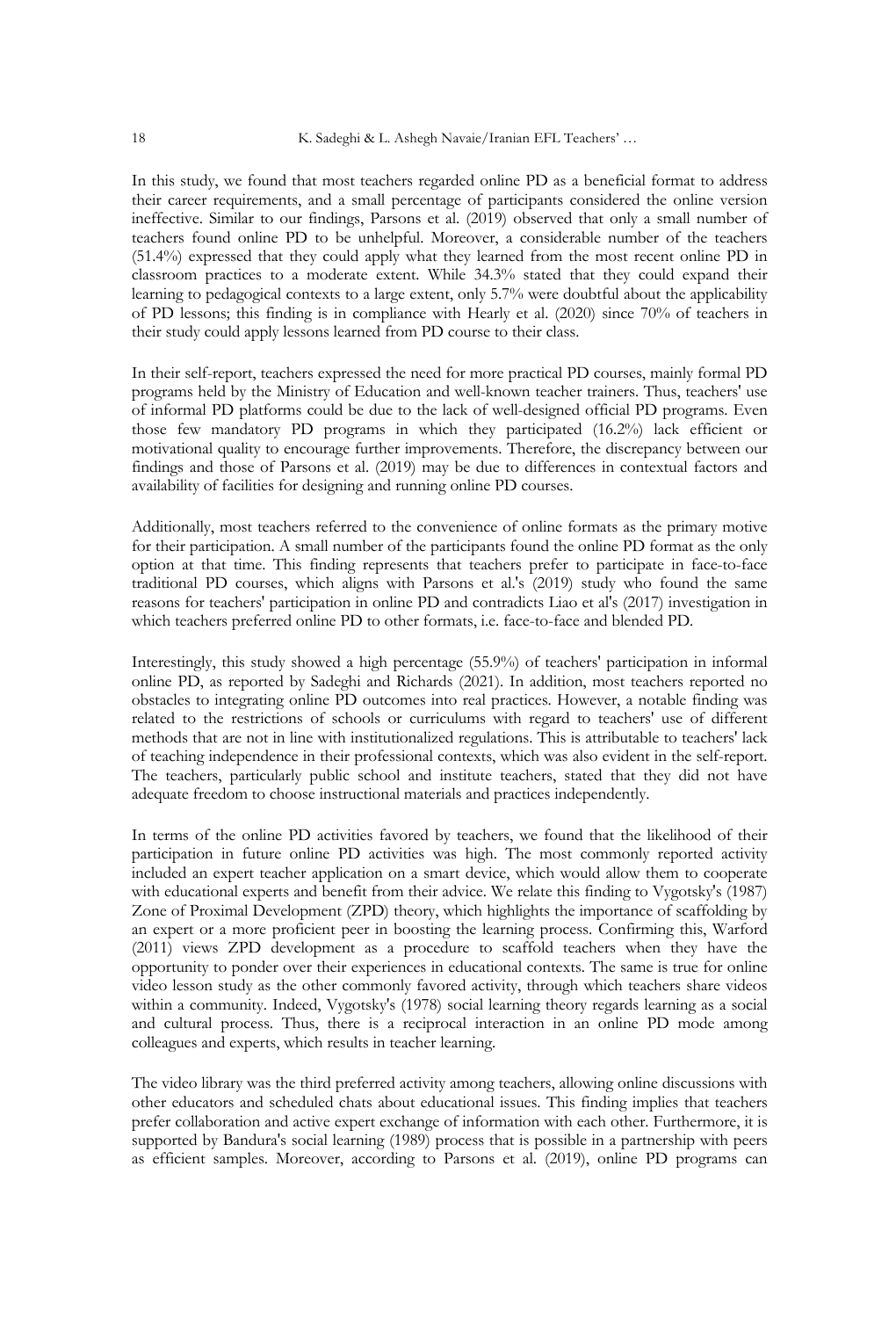improve and reinforce teachers' academic proficiency if they involve collaborative pedagogic interactions among participants and are flexible. The least favored activity was real-time instruction feedback, which offers immediate feedback from an outside expert while teaching. Based on the open-ended responses, teachers found this situation to be too disrupting. We believe that this activity may hinder the flow of education through offering immediate intervention (Csikszentmihalyi, 1990). After this activity, gamified PD was the less favored one which is very close to the result reported by It demonstrates that teachers were not willing to take part in a fun activity but the truth is that gamified PD is not a fun online PD; on the contrary, it is a serious form of PD. We concur with Parsons et al. that the apparent misleading outlook of gamified PD affected the teachers negatively and made them fail to understand it properly. We also found that teachers with positive perceptions of their previous online PD experiences appreciated teaching challenges. We can interpret that teachers with positive perceptions may prefer to tackle serious issues and unexpected class problems.

#### **Conclusion**

This study explored Iranian English teachers' perceptions of online PD programs. We found that EFL teachers would welcome different approaches to online PD implementations and prefer well-designed and structured PD courses in their professional contexts. Our findings can act as a framework for efficient and fruitful online PD course design in Iran and beyond. Besides, the findings can enlighten teacher trainers' views about teachers' demands, desires, attitudes, and preferences for an online model of PD program and help them design more suitable and needsbased courses.

The present study had two main limitations. First, only a small sample of teachers participated in the study due to the COVID-19 pandemic, and this may question the generalizability of our findings. Secondly, the questionnaire was distributed among voluntary teachers with high motivation, and there may be a bias against less motivated teachers. Given these limitations, there are a good number of avenues for further research in the online PD domain. For example, future researchers can target a larger number of teachers with different levels of motivation. In addition, researchers can analyze the differences between formal and informal online PD formats and their influence on teachers' perceptions of PD efficiency. Indeed, future research can offer solutions for the obstacles teachers encounter in participating in online PD courses. Finally, using our findings as a baseline, future researchers can offer more practical and proportionate activities for application in teaching contexts.

# **References**

- Alibakhshi, G., & Dehvari, N. (2015). EFL teachers' perceptions of continuing professional development: A case of Iranian high school teachers. *Profile issues in teachers' professional development*, *17*(2), 29-42.
- Alimirzaee, H., & Ashraf, H. (2016). On the effect of online peer knowledge sharing on Iranian EFL teachers' professional development. *Theory and Practice in Language Studies*, *6*(1), 134- 146.
- Alzahrani, F. Y., & Althaqafi, A. S. (2020). EFL teachers' perceptions of the effectiveness of online professional development in higher education in Saudi Arabia. *Higher Education Studies*, *10*(1), 121-131.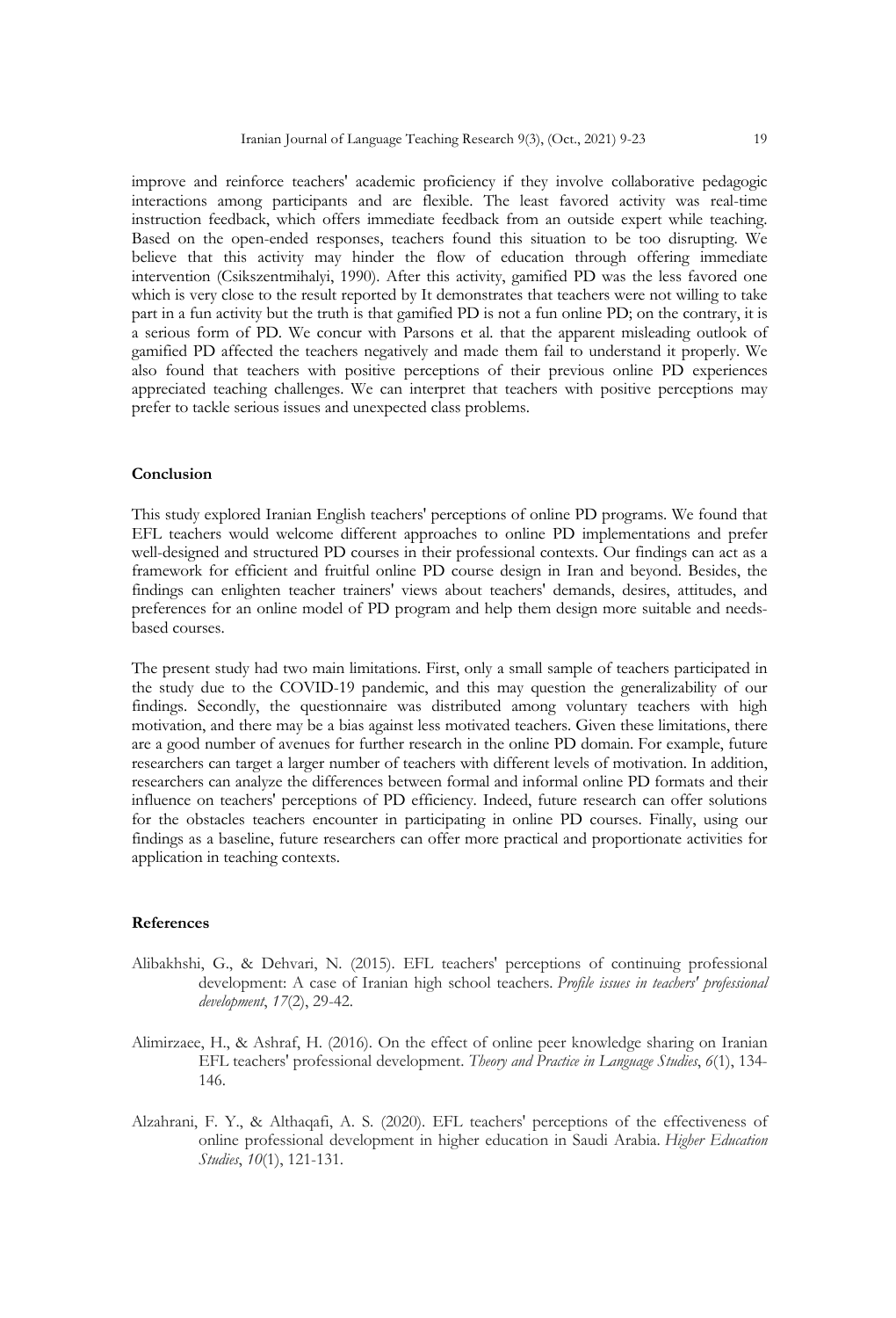- Amendum, S. J., & Fitzgerald, J. (2013). Does structure of content delivery or degree of professional development support matter for student reading growth in high-poverty<br>settings? Journal of Literacy Research, 45(4), 465-502. https:// settings? *Journal of Literacy Research*, *45*(4), 465-502. https:// doi.org/10.1177/1086296X13504157.
- An, Y. (2018). The effects of an online professional development course on teachers' perceptions, attitudes, self-efficacy, and behavioral intentions regarding digital game-based learning. *Educational Technology Research and Development*, *66*(6), 1505-1527.
- Bandura, A. (1989). Social cognitive theory. In R. Vasta (Ed.), *Annals of child development. Vol. 6. Six theories of child development* (pp. 1-60). Greenwich, CT: JAI Press.
- Bates, M. S., Phalen, L., & Moran, C. (2016). Online professional development: *A primer. Phi Delta Kappan*, *97*(5), 70-73. https://doi.org/10.1177/ 0031721716629662.
- Bean, R.M., & Morewood, A.L. (2011). Best practices in professional development for improving literacy instruction in schools. *Best practices for literacy instruction*, pp. 455-478. New York, NY: Guilford.
- Borko, H. (2004). Professional development and teacher learning: Mapping the terrain. *Educational Researcher*, 33(8), 3-15. https://doi.org/10.3102/ 0013189X033008003.
- Çimer, S.O., Çakır, I., & Çimer, A. (2010). Teachers Views on the effectiveness of in-service course on the new curriculum in Turkey. *European Journal of Teacher Education*, *33*(8), 31– 41.
- Csikszentmihalyi, M. (1990). *Flow: The psychology of optimal experience*. New York: Harper & Row.
- Dede, C., Jass Ketelhut, D., Whitehouse, P., Breit, L., & McCloskey, E. M. (2009). A research agenda for online teacher professional development. *Journal of teacher education*, *60*(1), 8- 19.
- Desimone, L.M. (2009). Improving impact studies of teachers' professional development: Toward better conceptualizations and measures. *Educational Researcher*, *38*, 181–199.
- Desimone, L. M., & Stuckey, D. (2014). Sustaining teacher professional development. *Handbook of professional development in education: Successful models and practices, PreK-12*, 483-506.
- Dörnyei, Z. (2007). *Research methods in applied linguistics*. New York: Oxford university press.
- Farrell, T. (2001). Transnational norms and military development: Constructing Ireland's professional army. *European Journal of International Relations*, *7*(1), 63-102.
- Fishman, B. J., Konstantopoulos, S., Kubitskey, B. W., Vath, R., Park, G., Johnson, H., et al. (2013). Comparing the impact of online and face-to-face professional development in the context of curriculum implementation. *Journal of Teacher Education*, *64*(5), 426-438. doi:201177/0022487113494413.
- Freeman, D., Reynolds, D., Toledo, W., & Abu-Tineh, A. M. H. (2016). Who provides professional development? A study of professional development in Qatar. *Iranian Journal of Language Teaching Research*, *4*(3 (Special Issue)), 5-19.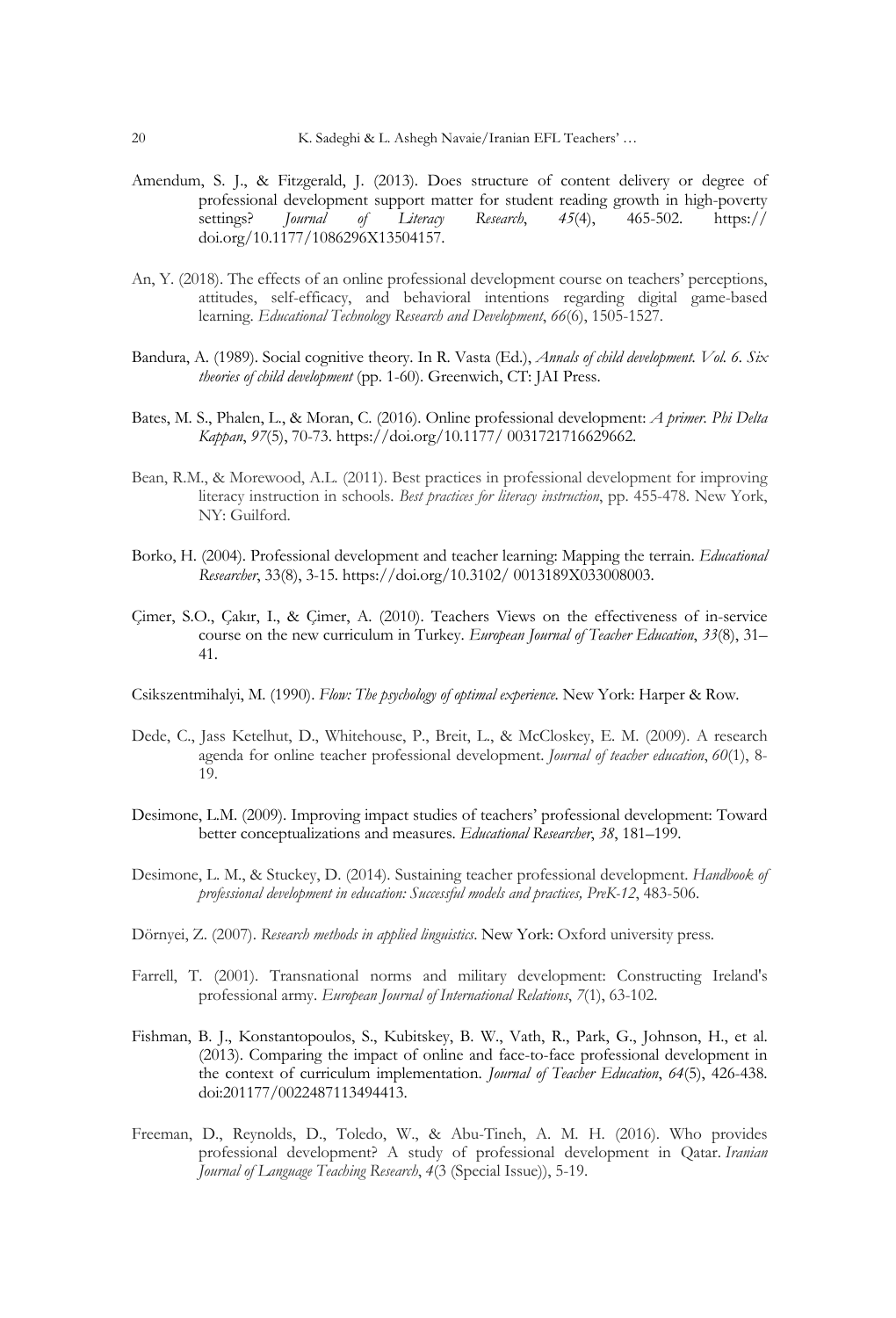- Gao, M., Tu, X., & Li, J. (2021). A Review of the Research on Pre-service English Teachers' Professional Development Based on Mobile Technology. *Journal of Language Teaching and Research*, *12*(3), 404-410.
- Guskey, T. (2000). *Evaluating professional development*. Thousand Oaks, CA: Corwin Press, Inc.
- Healy, S., Block, M., & Kelly, L. (2020). The impact of online professional development on physical educators 'knowledge and implementation of peer tutoring. *International Journal of Disability, Development and Education*, *67*(4), 424-436.
- Ingvarson, L., Meiers, M., & Beavis, A. (2005). Factors affecting the impact of professional development programs on teachers' knowledge, practice, student outcomes & efficacy. *Professional development for teachers and school leaders*, *13*(10), 1-28. https://doi.org/10.14507/epaa.v13n10.2005 Jensen, B., Sonnemann, J., Roberts-Hull, K., & Hunter, A. (2016). *Beyond PD: Teacher professional learning in high-performing systems*. Washington, DC: National Center on Education and the Economy.
- Kragler, S., Martin, L. E., & Sylvester, B. R. (2014). *Lessons learned: What our history and research tell us about teachers' professional learning*.
- Liao, Y. C., Ottenbreit-Leftwich, A., Karlin, M., Glazewski, K., & Brush, T. (2017). Supporting change in teacher practice: Examining shifts of teachers' professional development preferences and needs for technology integration. *Contemporary Issues in Technology and Teacher Education*, *17*(4), 522-548.
- Liljekvist, Y., van Bommel, J., & Olin-Scheller, C. (2017). Professional learning communities in a web 2.0 world: Rethinking the conditions for professional development. In I. H. Amzat & N. P. Valdez (Eds.), *Teacher empowerment toward professional development and practices: Perspectives across borders* (pp. 269–280). Springer.
- Lindvall, J., Helenius, O., & Wiberg, M. (2018). Critical features of professional development programs: Comparing content focus and impact of two large- scale programs. *Teaching and Teacher Education, 70*, 121-131. https://doi.org/ 10.1016/j.tate.2017.11.013
- Macià, M., & García, I. (2016). Informal online communities and networks as a source of teacher professional development: A review. *Teaching and teacher education*, *55*, 291-307.
- Magidin de Kramer, R., Masters, J., O'Dwyer, L. M., Dash, S., & Russell, M. (2012). Relationship of online teacher professional development to seventh-grade teachers' and students' knowledge and practices in English language arts. *The Teacher Educator*, *47*(3), 236-259.
- Neuman, S. B., & Cunningham, L. (2009). The impact of professional development and coaching on early language and literacy instructional practices. *American educational research journal*, *46*(2), 532-566.
- Parsons, S. A., Hutchison, A. C., Hall, L. A., Parsons, A. W., Ives, S. T., & Leggett, A. B. (2019). US 'teachers' perceptions of online professional development. *Teaching and Teacher Education: An International Journal of Research and Studies*, *82*(1), 33-42.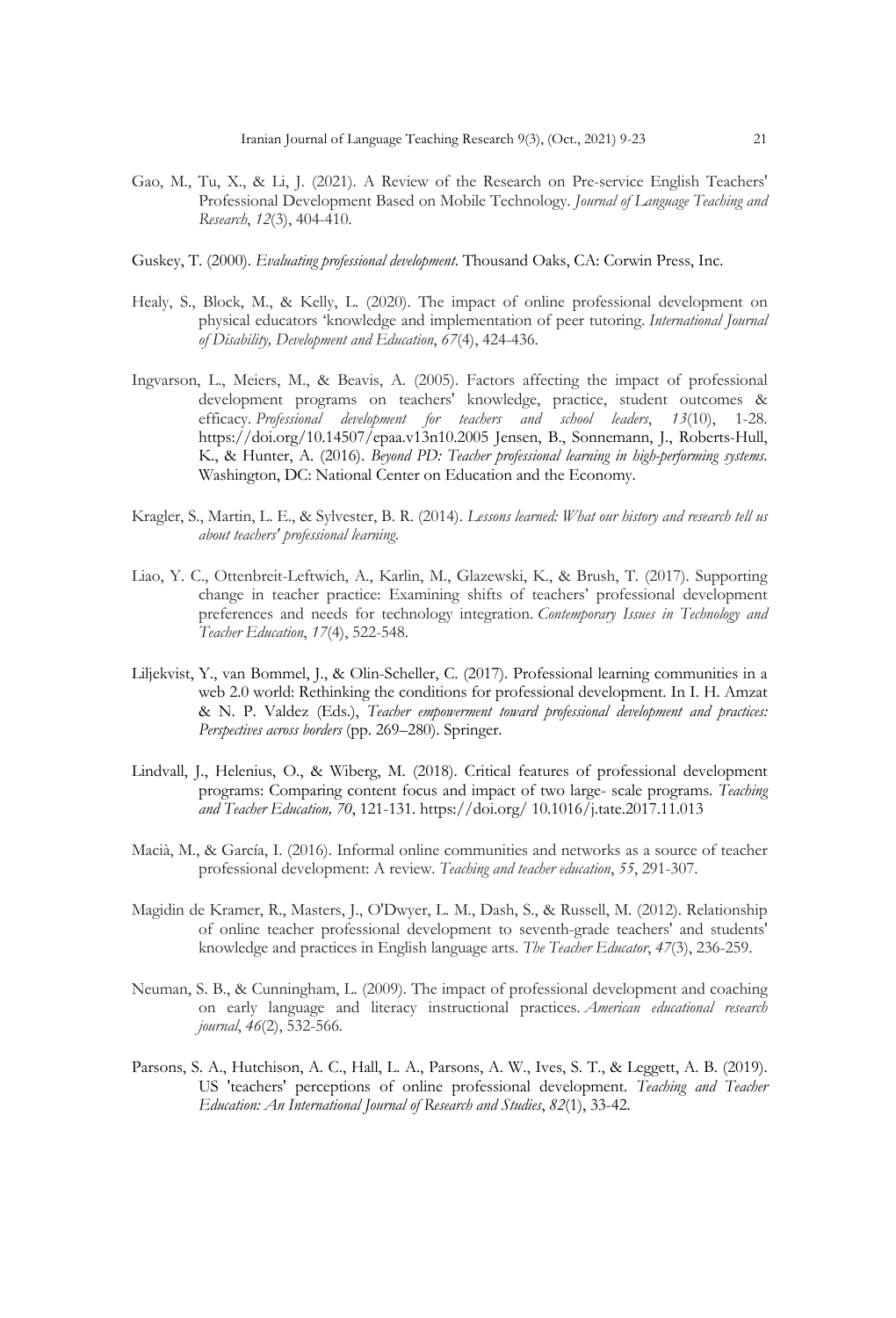- Penuel, W. R., Gallagher, L. P., & Moorthy, S. (2011). Preparing teachers to design sequences of instruction in earth systems science: A comparison of three professional development<br>programs. American Educational Research Journal, 48(4), 996-1025. programs. *American Educational Research Journal,* 48(4), 996-1025. https://doi.org/10.3102/0002831211410864.
- Postholm, M. B. (2012). Teachers' professional development: a theoretical review. *Educational research*, *54*(4), 405-429.
- Reeves, T. D., & PeJdulla, J. J. (2011). Predictors of Teacher Satisfaction with Online Professional Development: Evidence from the USA's E-Learning for Educators Initiative. *Professional Development in Education, 37*(4), 591-611. https://doi.org/10.1080/19415257.2011.553824
- Robinson, B. (2008). Using distance education and ICT to improve access, equity and quality in rural teachers' professional development in western China. *International Review of Research in Open and Distance Learning*, *9*(1), 1-17.
- Sadeghi, K., & Richards, J.C. (2021). Professional development among English language teachers: Challenge's and recommendations for practice. *Heliyon,* 7. Doi: 10.1016/j.heliyon.2021.e08053
- Schlager, M. S., Farooq, U., Fusco, J., Schank, P., & Dwyer, N. (2009). Analyzing online teacher networks: Cyber networks require cyber research tools. *Journal of Teacher Education*, *60*(1), 86-100. https://doi.org/10.1177/0022487108328487.
- Sahin, I. and I. Yildrim. (2016). Transforming professional learning into practice. *ELT Journal, 70*(3), 241–52. Sokel, F. (2019). The effectiveness of a professional development course: 'Teachers' perceptions. *ELT Journal*, 72, 409–418.
- Tavakoli, P. (2020). Making fluency research accessible to second language teachers: The impact of a training intervention. *Language Teaching Research*, 1362168820951213.
- Vygotsky, L.S. (1978). *Mind in society. The development of higher psychological processes.* Cambridge, MA: Harvard University Press.
- Vygotsky, L.S. (1987). Thinking and speech (trans. By N.Minick). In: Reiber RW, Carton AS, editors. The collected works of L.S. Vygotsky, (Vol. 1: Problems of general psychology). New York: Plenum Press. p. 39–285.
- Warford, M. K. (2011). The zone of proximal teacher development. *Teaching and teacher education*, *27*(2), 252-258.
- Yoon, S., Liu, L., & Goh, S. (2010). Convergent adaptation in small groups: Understanding professional development activities through a complex systems lens. *Journal of Technology and Teacher Education*, *18*(2), 319-344.
- Yumru, H. (2015). EFL teachers' preferences for teacher learning activities in a professional development course. *Procedia-Social and Behavioral Sciences*, *199*, 178-183.